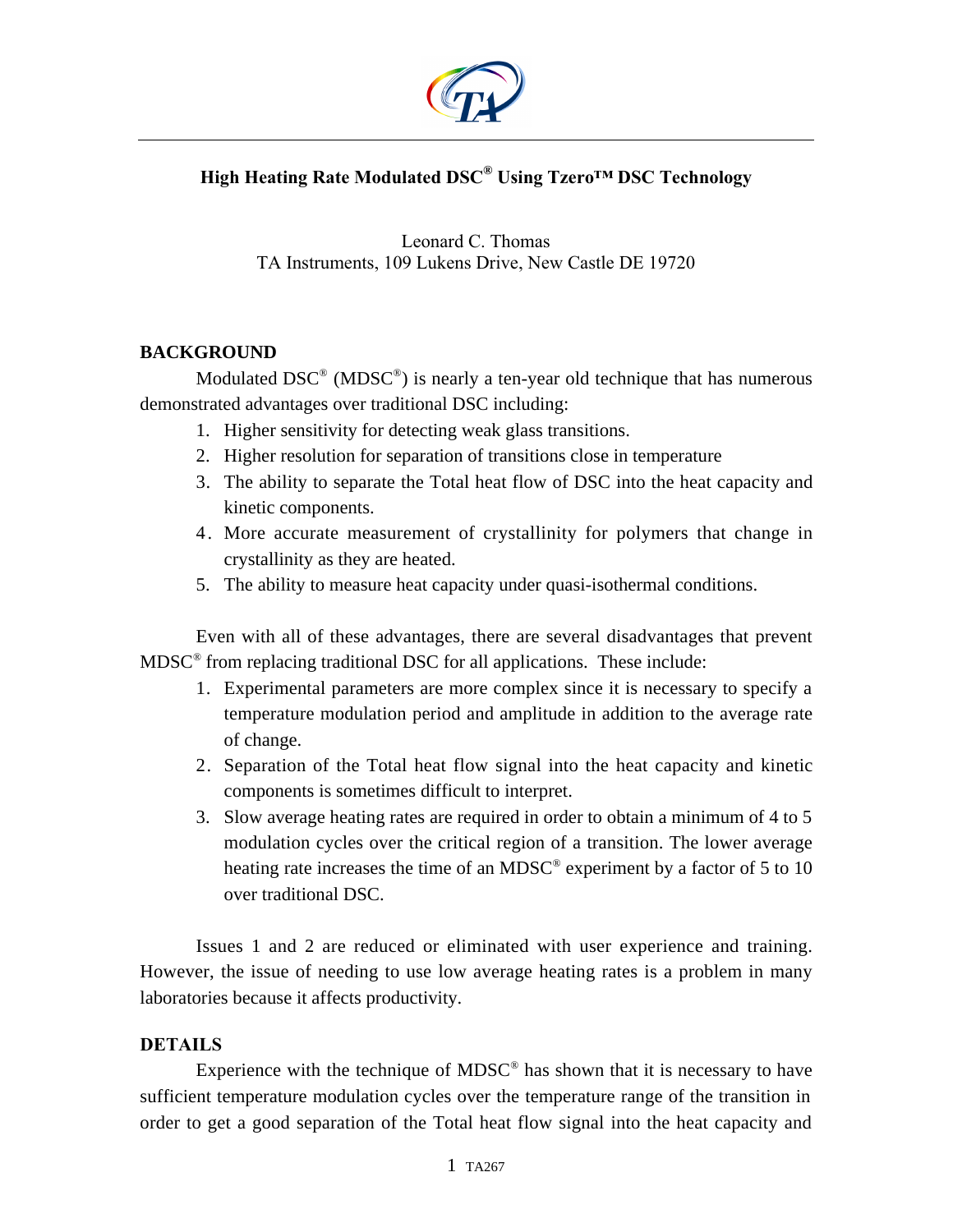kinetic components. Ideally, the temperature modulation could be fast, on the order of 5 to 10 seconds, which would permit a heating rate of about 20°C/minute for a transition that is 10°C wide.

$$
\frac{10\text{TC}}{20\text{TC/min}} = 0.5 \text{ min} \times \frac{60 \text{ sec}}{\text{min}} \times \frac{1 \text{ cycle}}{5 \text{ sec}} = 6 \text{ cycles}
$$

The problem is that most samples cannot follow such a fast modulation due to a number of thermal resistances within the sample, pan and sensor. A practical way of determining the effect of these resistances on the measurement is to perform an MDSC® experiment at room temperature on the sample to be analysed. By doing it at room temperature, the sample properties are not changed prior to the actual measurement, which is usually over a temperature range.



Figure 1 shows the effect of modulation period on a sample of high-density polyethylene. As seen in the data, the measured heat capacity for the 30- and 40-second periods is low by  $15 - 20\%$  as compared to the 100-second modulation period. This is due to the mentioned thermal resistances as well as the use of sensor temperature instead of sample or pan temperature in the calculation.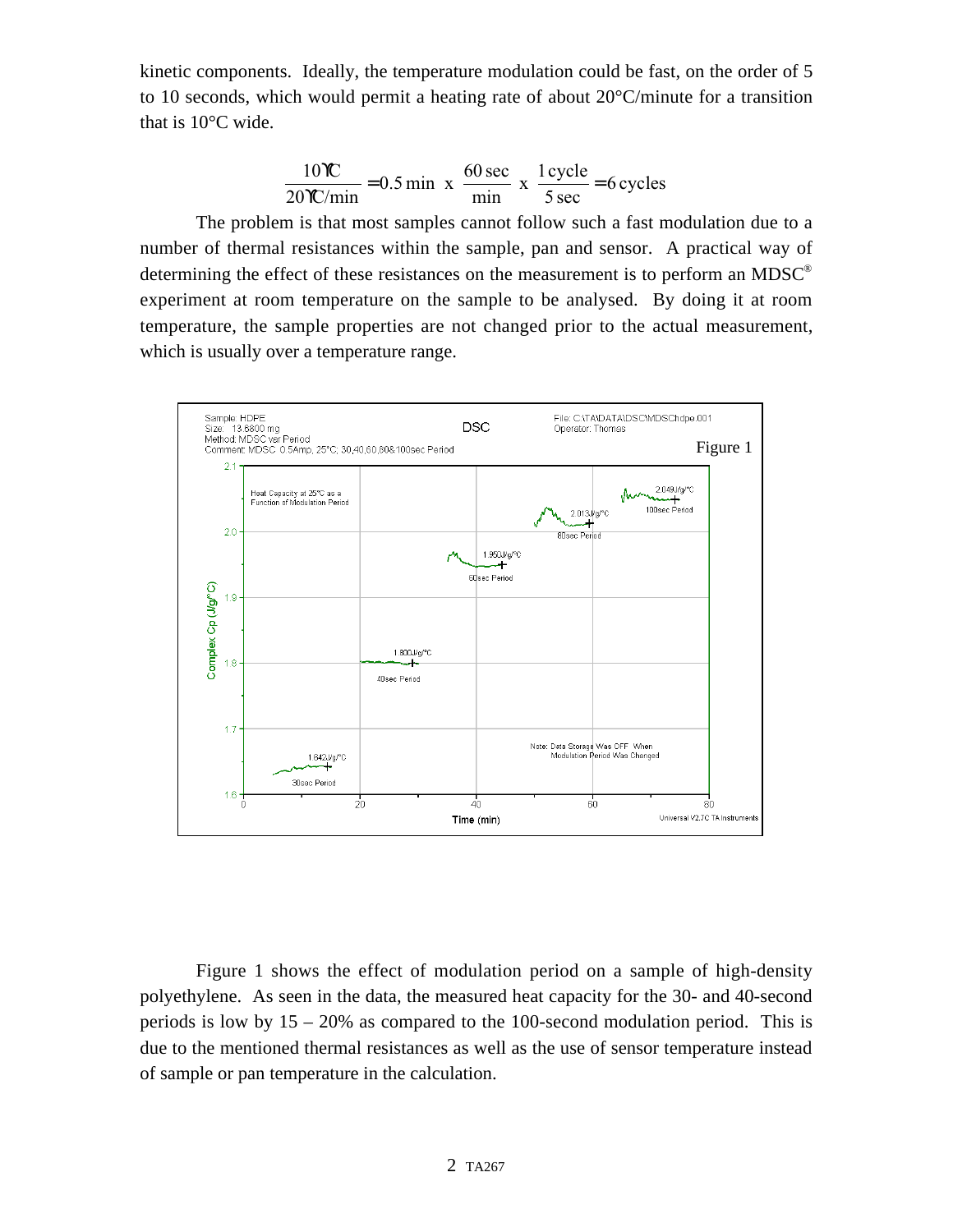Amplitude of Modulated Heating Rate Heat Capacity  $=$  Amplitude of Modulated Heat Flow

$$
Cp = \frac{A_{MHF}}{A_{MHF}}
$$

In the above equation,  $A_{MHF}$  becomes too small due to heat transfer problems in the sample pan and measurement sensors at short periods, and  $A_{MHR}$  is too large at short periods because pan temperature does not follow sensor temperature as well as it does at slow, long periods.

An improved MDSC<sup>®</sup> measurement is now possible with new Tzero<sup>TM</sup> DSC technology from TA Instruments. The new DSC cell and measurement principle provide improved performance due to at least 4 technical improvements:

- 1. Measurement of the modulated heat flow signal is made independently at both the sample and reference sensors. This eliminates any effect due to differences in phase lag between the heat flow and heating rate signals for the sensors.
- 2. Each sensor is calibrated for thermal resistance as a function of temperature, and this is accounted for in the calculation of the modulation heat flow signal.
- 3. The contact resistance between the pan and the sensor is also accounted for in the measurement. Nominal values are used based on each pan type.
- 4. Sample pan temperature is calculated based on the following relationship and is used in the calculation of the modulation temperature amplitude instead of sensor temperature.

$$
Q_s = \frac{T_s - T_{PS}}{R_P}
$$

$$
T_{PS} = T_s - Q_s x R_p
$$

| Where: | $Q_{\rm S}$ = Sample Heat Flow                                 |
|--------|----------------------------------------------------------------|
|        | $T_s$ = Sample Sensor Temperature                              |
|        | $T_{\text{PS}}$ = Sample Pan Temperature                       |
|        | $R_{\rm p}$ = Contact Resistance between Sample Pan and Sensor |

The benefit of these changes is obvious from Figure 2. The measured heat capacity for a typical sample of HDPE is essentially unchanged for periods of  $30 - 100$ seconds. This compares to a difference of more than 20% for previous technology as seen in Figure 1.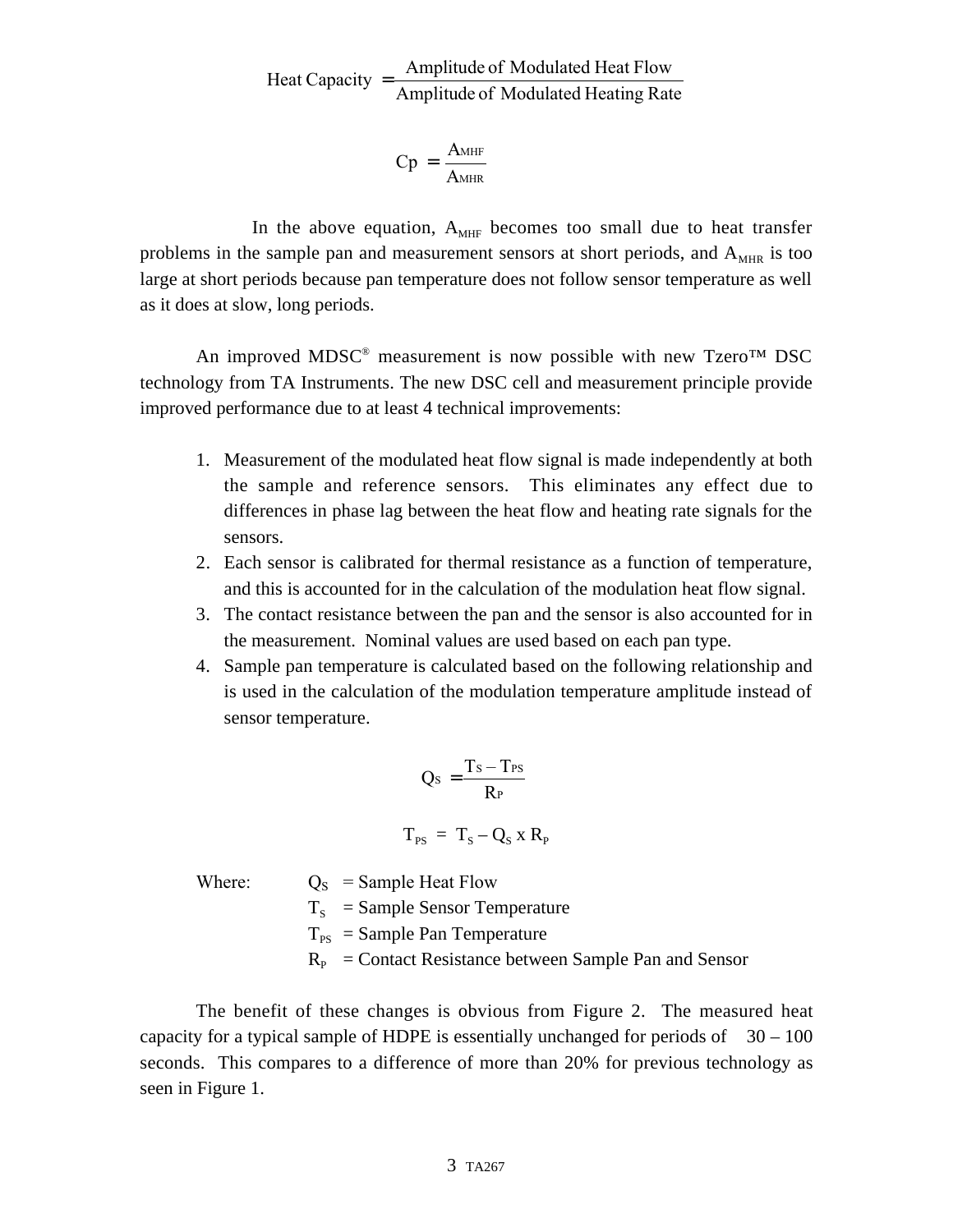The application of Tzero<sup>TM</sup> technology to the MDSC<sup>®</sup> measurement of a glass transition is seen in Figure 3 for Polystyrene. Experimental conditions were varied from an average heating rate of 2.5 to 10°C/min. In order to achieve the same number of cycles across the transition, the modulation period was set to 20 seconds for the 10°C/min experiment and to 80 seconds for the run at 2.5°C/min. The modulation amplitudes were also varied between  $\pm$  0.2 and 0.8°C in order to obtain the same change in modulated heating rate for all experiments.